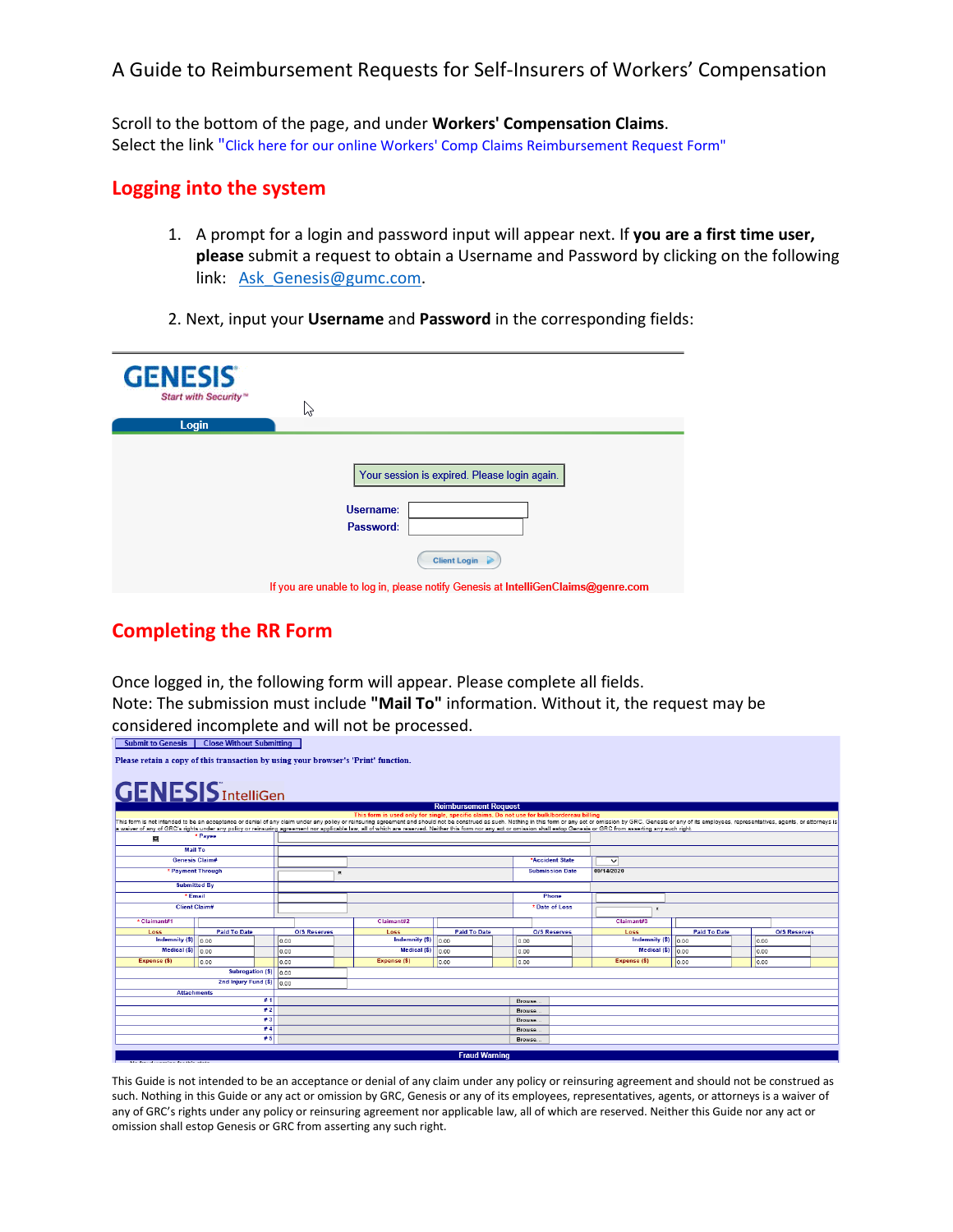#### **Entering Dates**

ш

For "**Payments Through**", and "**Billing Date**", please use the calendar icon to the right of the cell in order to select the correct date – this field will not accept freeform text input.

|          | <b>July 2008</b><br><< |    |                              | ⋗               |    | >>        |  |  |
|----------|------------------------|----|------------------------------|-----------------|----|-----------|--|--|
|          |                        |    | Sun  Mon  Tue  Wed  Thu  Fri |                 |    | <b>SA</b> |  |  |
|          |                        |    | 2                            | 2               | 4  | 2         |  |  |
| <u>6</u> |                        | 8  | 12                           | 10              | 11 | 12        |  |  |
| 13       | 14                     | 15 | 16                           | 17              | 18 | 19        |  |  |
| 20       | 21                     | 22 | 23                           | $^{24}$         | 25 | 26        |  |  |
| 27       | 28                     | 29 | 30                           | $\overline{31}$ |    |           |  |  |

1. The **Payment Through** date should equal the last medical service or disability date of the most recently issued payment.

\* Payment Through

| 15.631.6211118 |  |
|----------------|--|
|                |  |

- 2. The **Billing Date** is auto-populated with the date of entry. **Billing Date** 07/14/2008
- 3. For the **Date of Loss** field, please either type the date of loss, or use the calendar icon. To manually type the date in, please use the MM/DD/YYYY format.



4. When entering the **Paid To Date** figures, the dollars must be completely numeric (no commas, dollar or minus signs). Please also note that the Paid To Date amounts must be the Gross paid to date figures.

| Loss                          | <b>Paid To Date</b> | <b>O/S Reserves</b> |  |  |
|-------------------------------|---------------------|---------------------|--|--|
| Indemnity $(\$)$ 230987.23    |                     | 10.00               |  |  |
| Medical $(\$)$ $\boxed{0.00}$ |                     |                     |  |  |

5. Use the Subrogation and 2nd injury Fund section to provide any recoveries made on the file.

| Subrogation $(\$)$ 0.00             |  |
|-------------------------------------|--|
| 2nd Injury Fund (\$) $\boxed{0.00}$ |  |

This Guide is not intended to be an acceptance or denial of any claim under any policy or reinsuring agreement and should not be construed as such. Nothing in this Guide or any act or omission by GRC, Genesis or any of its employees, representatives, agents, or attorneys is a waiver of any of GRC's rights under any policy or reinsuring agreement nor applicable law, all of which are reserved. Neither this Guide nor any act or omission shall estop Genesis or GRC from asserting any such right.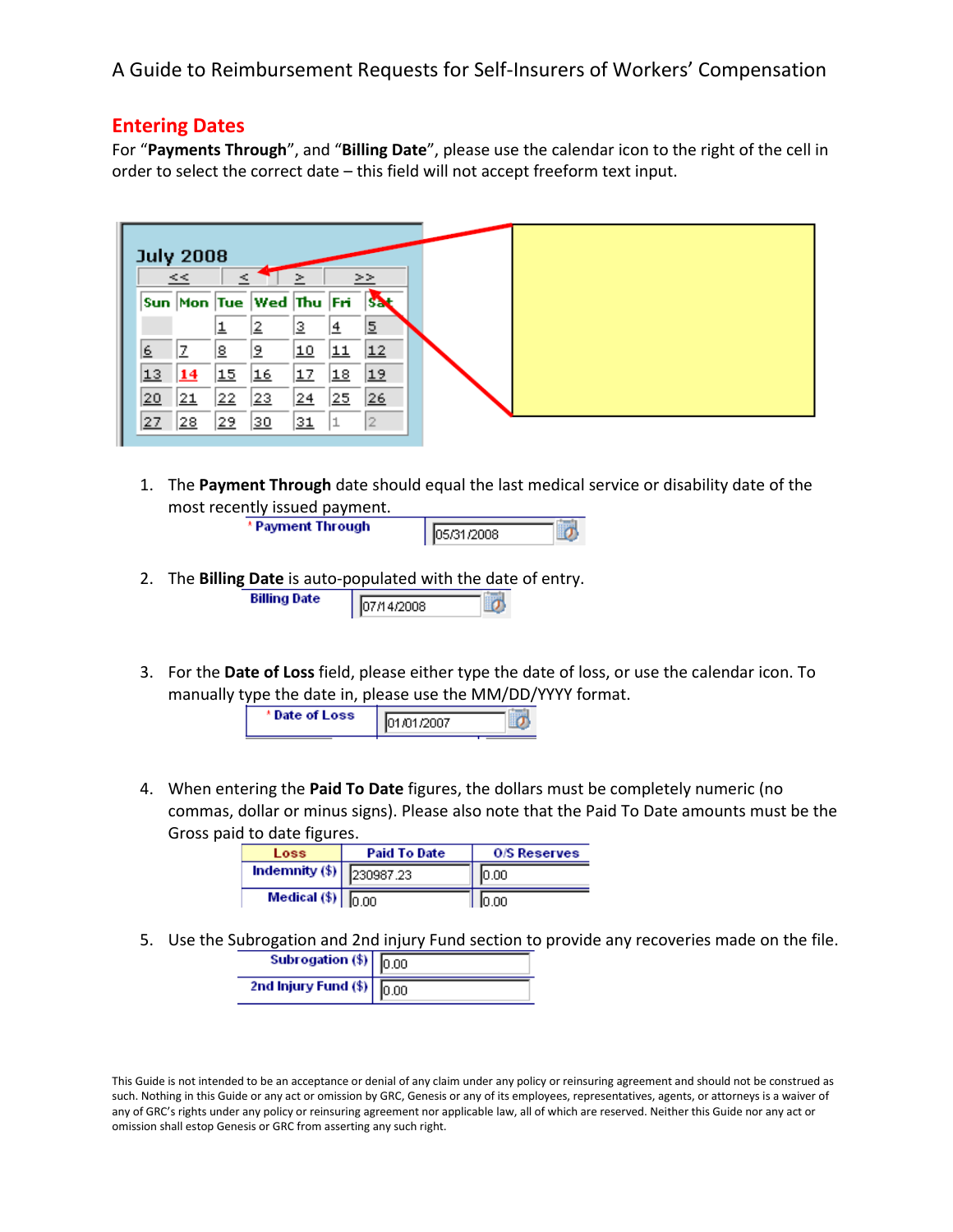## **Supporting Documentation**

Once the information is entered, attach all supporting documents including, but not limited to:

- o **Historical Payment listing** (inception to present) in an editable format (e.g.Excel)
- o **Claim Status Report**
- o **All medical reports** to substantiate the reimbursement request period, including **Medicare Set Aside**, if applicable
- o **Medication drug run** for the past 6 months if applicable
- o **Investigation and Legal documents** including motions, pleadings, awards, suit papers and defense attorney analysis
- o **Second Injury Fund** and **Subrogation** document, if applicable
- o Genesis, on behalf of GRC, also reserves the right to make requests for additional information at any time

| <b>Attachments</b> |        |
|--------------------|--------|
| #'                 | Browse |
| #2                 | Browse |
| #3                 | Browse |
| #4                 | Browse |
| #5                 | Browse |

#### **Please note:**

- Failure to supply appropriate documentation may result in an incomplete submission notification. In such case, the incomplete reimbursement request will not be considered for further evaluation until the necessary documentation is provided.
- If Payment Codes are used to abbreviate details in the Payment Listing, please also attach a "Payment Key".

## **Submitting Your Request**

To submit the request, please click on "Submit to Genesis" in the upper left corner. **Please print a copy of the submission for your records**.



This Guide is not intended to be an acceptance or denial of any claim under any policy or reinsuring agreement and should not be construed as such. Nothing in this Guide or any act or omission by GRC, Genesis or any of its employees, representatives, agents, or attorneys is a waiver of any of GRC's rights under any policy or reinsuring agreement nor applicable law, all of which are reserved. Neither this Guide nor any act or omission shall estop Genesis or GRC from asserting any such right.